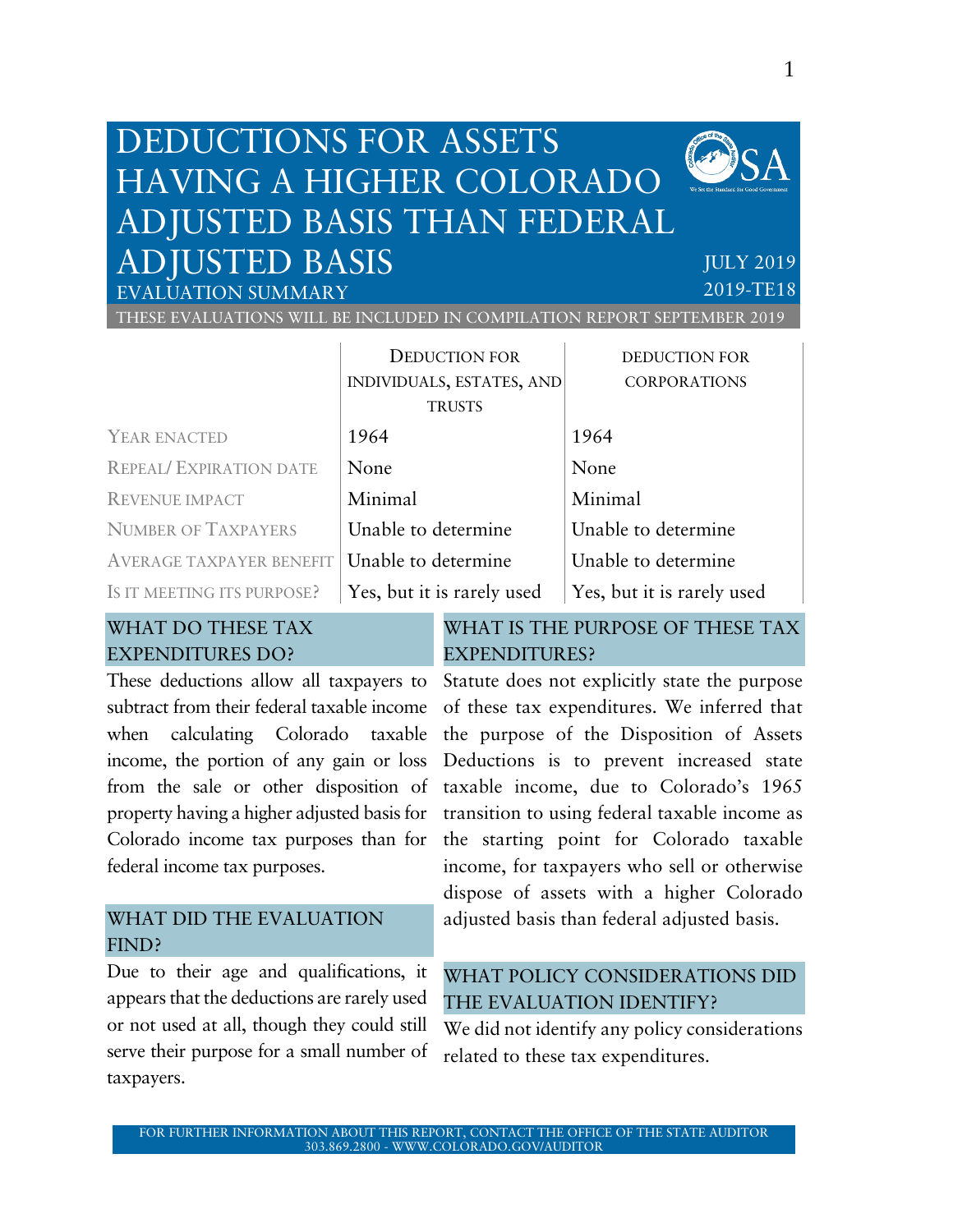# DEDUCTIONS FOR ASSETS HAVING A HIGHER COLORADO ADJUSTED BASIS THAN FEDERAL ADJUSTED BASIS EVALUATION RESULTS

#### WHAT ARE THESE TAX EXPENDITURES?

This evaluation covers two parallel income tax deductions: (1) Deduction for Individuals, Estates, and Trusts for Income from the Disposition of Assets Having a Higher Adjusted Basis for Colorado Tax Purposes than Federal Tax Purposes [Section 39-22-104(4)(b), C.R.S.]; and (2) Deduction for Corporations for Income from the Disposition of Assets Having a Higher Adjusted Basis for Colorado Tax Purposes than Federal Tax Purposes [Section 39-22-304(3)(c), CR.S.] (Disposition of Assets Deductions). These deductions allow taxpayers to reduce their Colorado gross income to account for differences between the state and federal calculation of an asset's basis when the asset is sold or disposed of.

"Basis" is generally the amount of a taxpayer's, either an individual or any type of business, investment in personal and business property, including assets such as land, buildings (including personal residences), stock, equipment, and intangible assets such as patents. For tax purposes, basis generally has two roles: (1) determining annual depreciation amounts for business assets and (2) determining the taxpayer's loss or gain when they sell or otherwise dispose of an asset. For example, if an asset is defined as 10-year property under the Internal Revenue Code and must be depreciated equally each year, a taxpayer with an asset that has a \$100,000 basis would deduct \$10,000 every year and lower the basis of the asset by \$10,000 every year until the basis reaches \$0. Once a taxpayer's basis reaches \$0, when they sell an asset, all of the proceeds are considered a gain. Taxpayers depreciating assets must generally file a federal Form 4562 with their federal income tax returns.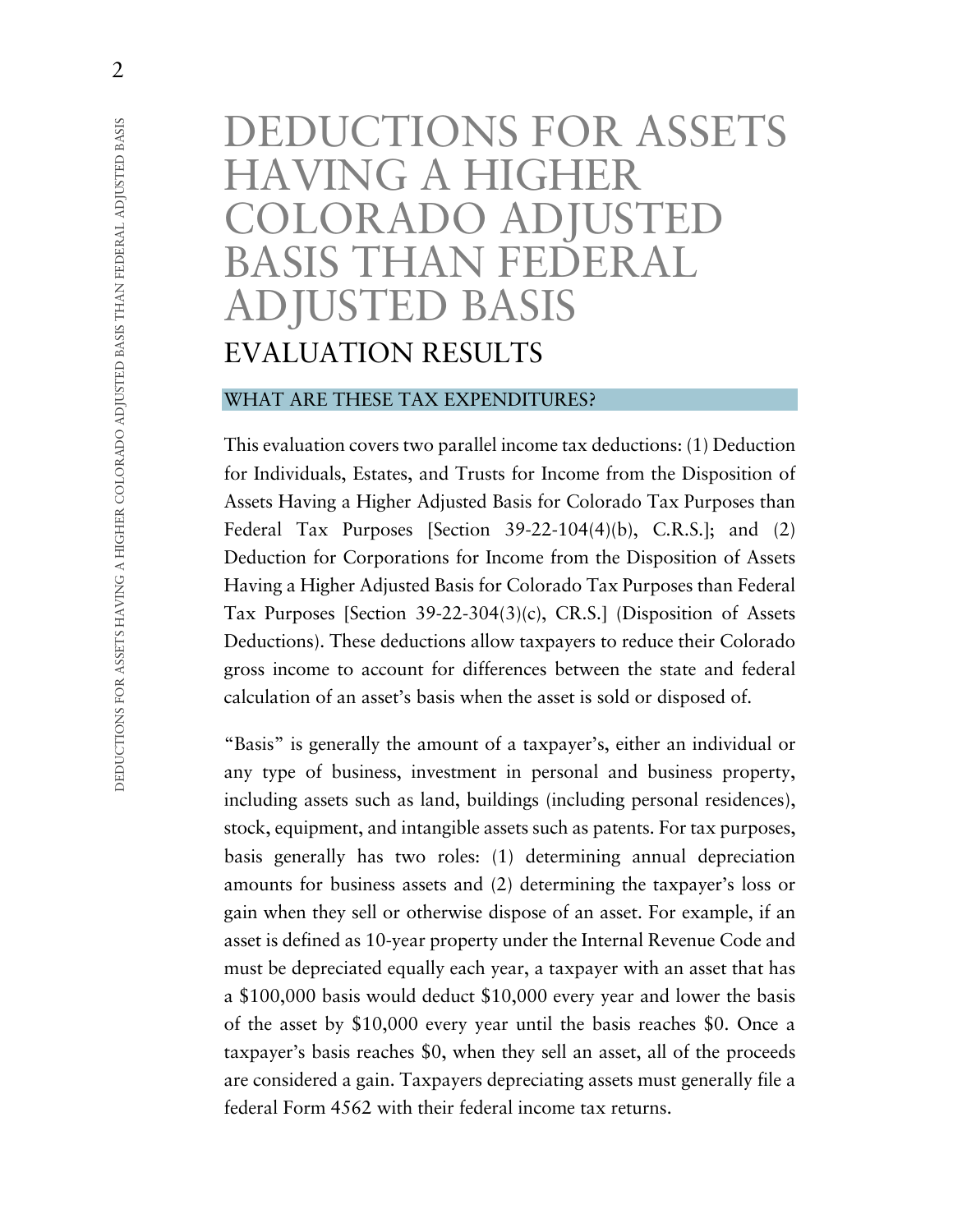When a taxpayer purchases an asset, their basis in the asset is generally their cost to acquire the asset. Other events, such as exchanges and transfers of assets, may also provide a taxpayer with their basis in an asset. For example, taxpayers who inherit an asset may be able to claim the fair market value of the asset at the time of inheritance as their basis. Certain transactions or events may result in the basis of the asset being increased or decreased after the taxpayer acquires it. For example, in certain instances, capital improvements, zoning costs, and some legal fees may increase an asset's basis, and depreciation, casualty or theft losses, and easements may decrease an asset's basis. When adjustments are made to an asset's basis, it is referred to as the adjusted basis.

When a taxpayer sells or otherwise disposes of an asset, they must calculate their gain or loss on the transaction, as follows:

#### *Amount Realized (e.g., Sales Price) – Adjusted Basis in the Asset = Gain/Loss*

Prior to 1965, Colorado generally required taxpayers to calculate their state taxable income independently from federal tax law and provided its own requirements for taxpayers to calculate an asset's adjusted basis for Colorado tax purposes. In 1964, the General Assembly enacted the Colorado Income Tax Act of 1964 [House Bill 64-1003], which provided that Colorado taxable income would be based on federal tax laws in tax years beginning after December 31, 1964, and it no longer required the adjusted basis of assets for Colorado tax purposes be calculated separately. Therefore, for assets acquired in tax years beginning on or after January 1, 1965, the federal adjusted basis and Colorado adjusted basis of assets will generally be the same.

However, for assets acquired prior to 1965, House Bill 64-1003 created a potential discrepancy since these assets could have had a higher basis for Colorado tax purposes than for federal tax purposes based on the way Colorado had previously calculated an asset's basis. In particular, assets held for business purposes, which are typically depreciated, could have been subject to this difference. This is because when businesses depreciate assets (i.e., spread the cost of an asset over multiple years for tax and accounting purposes), for state and federal tax purposes, they are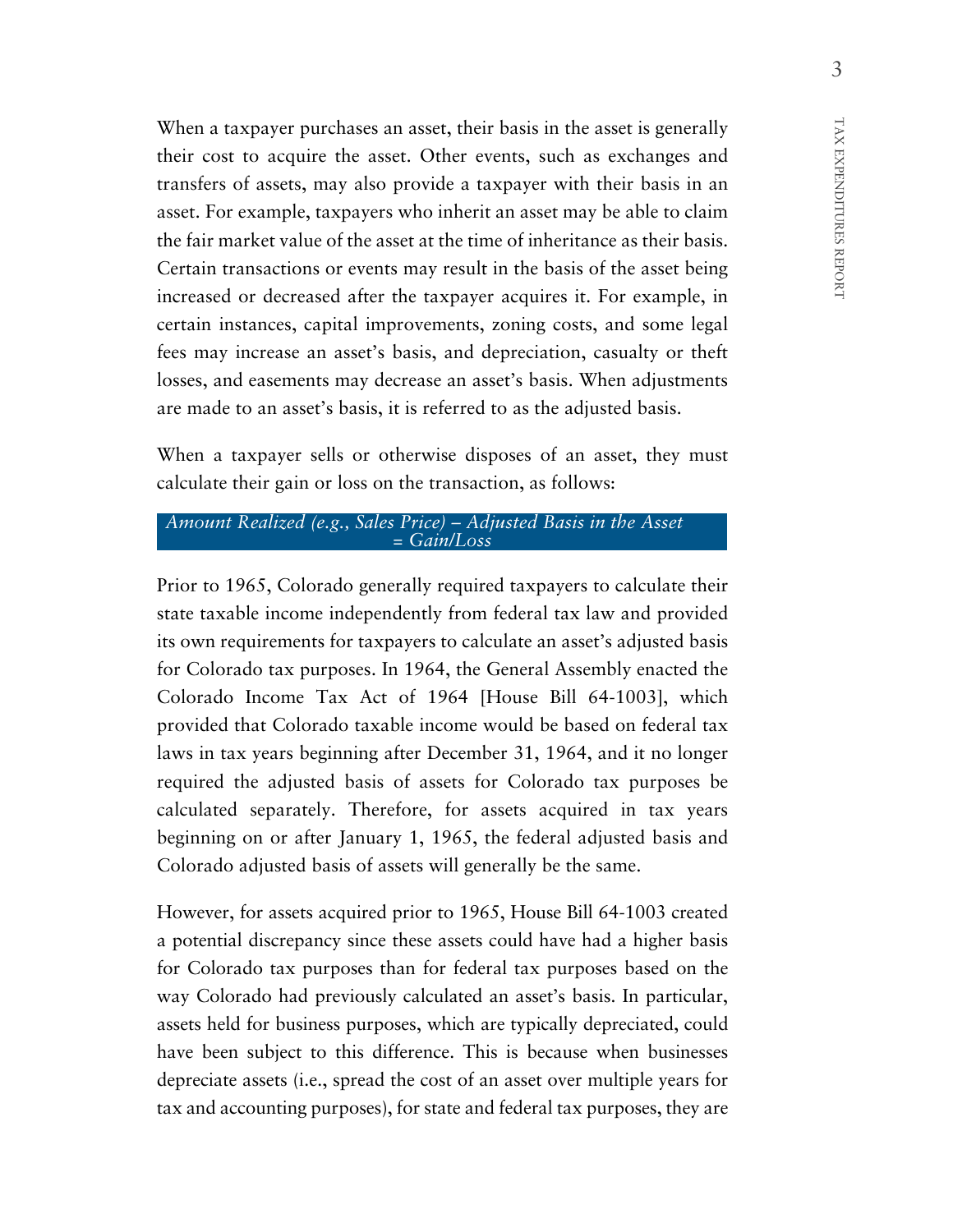able to deduct the amount of depreciation from their gross income, but they must also decrease the assets' basis by a corresponding amount. However, Colorado's laws prior to 1965 may have provided a depreciation deduction that was different from the federal depreciation deduction, although we were not able to confirm this. In that case, an asset's adjusted basis for Colorado tax purposes would have been different from the asset's federal adjusted basis. To the extent that Colorado allowed less depreciation to be deducted, the asset would have had a higher basis for Colorado tax purposes, and the business would have had a smaller gain or larger loss, and thus, a lower tax liability. Conversely, if Colorado allowed more depreciation to be deducted, the asset would have had a lower basis for Colorado tax purposes, and the business would have had a larger gain or smaller loss, and thus, a higher tax liability. With the implementation of House Bill 64-1003, taxpayers no longer calculated an asset's basis separately for Colorado, but instead generally applied the same basis as for federal tax purposes. In those instances where an asset would have had a higher adjusted basis for Colorado tax purposes than under the federal calculation, under the new law, the taxpayer would have had a larger taxable gain or smaller loss, and thus, a higher tax liability.

The Disposition of Assets Deductions, which were included in House Bill 64-1003, address this issue by allowing taxpayers to subtract from their federal taxable income when calculating Colorado taxable income the "portion of any gain or loss from the sale or other disposition of property having a higher adjusted basis for Colorado income tax purposes than for federal income tax purposes." Because taxpayers generally use the federal basis calculation for both Colorado and federal tax purposes for assets purchased in Tax Year 1965 and later, the deductions only apply to assets purchased before January 1, 1965. Neither House Bill 64-1003 nor current statute [Sections 39-22-104 and 39-22-304, C.R.S.] provide a state add back provision if an asset has a lower adjusted basis for Colorado tax purposes than federal tax purposes. EXHIBIT 1.1 shows how taxpayers calculate the deduction based on a hypothetical scenario that likely applied at the time the deductions were established.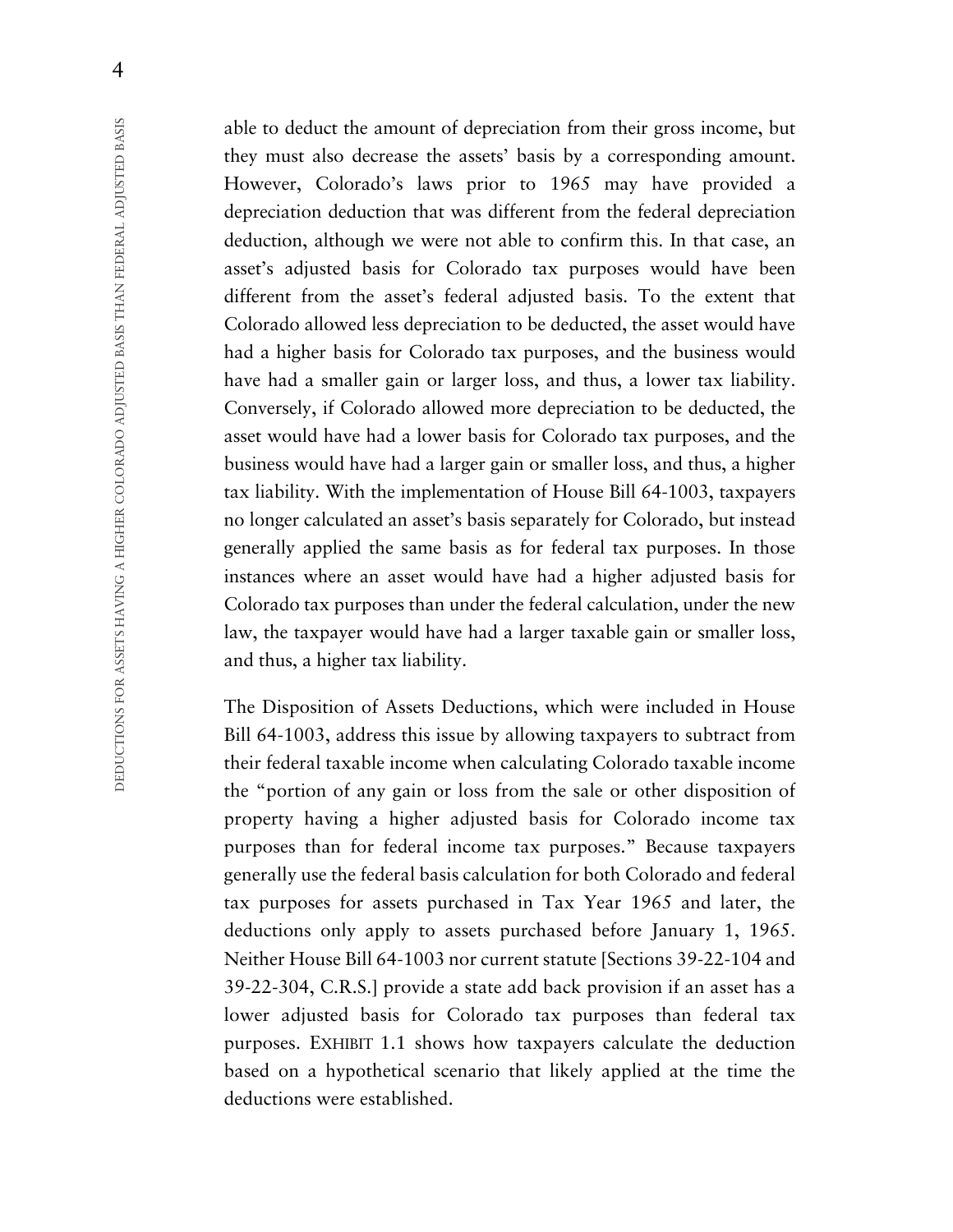|  | j<br>ξ<br>ز<br>٦ |
|--|------------------|
|  | EXPENDITURES REI |
|  |                  |
|  |                  |
|  | POR<br>٢<br>ν.   |

| DISPOSITION OF AN ASSET WITH A HIGHER ADJUSTED BASIS<br>FOR COLORADO TAX PURPOSES THAN FEDERAL TAX<br><b>PURPOSES</b><br>FEDERAL GAIN AND TAXABLE INCOME CALCULATION<br><b>Amount Realized</b><br>\$100,000<br>Federal Adjusted Basis of Asset<br>50,000<br>50,000<br>Federal Gain<br>50,000<br>COLORADO GAIN CALCULATION<br><b>Amount Realized</b><br>100,000<br>Colorado Adjusted Basis of Asset<br>60,000<br>\$<br>\$<br>40,000<br>Colorado Gain<br>Deduction for Assets Having a Higher<br>$\mathsf{\$}$<br>Colorado Adjusted Basis Amount<br>10,000<br>(Federal gain - Colorado gain)<br>COLORADO TAXABLE INCOME CALCULATION<br>Federal Taxable Income<br>\$<br>50,000<br>Deduction for Assets Having a Higher<br>$\mathsf{\$}$<br>10,000<br>Colorado Adjusted Basis<br>Colorado Taxable Income<br>40,000<br>\$<br>no income besides the gain from the sale of the asset. | CALCULATION OF FEDERAL AND COLORADO GAIN ON                                                               |  |  |  |  |  |  |  |
|--------------------------------------------------------------------------------------------------------------------------------------------------------------------------------------------------------------------------------------------------------------------------------------------------------------------------------------------------------------------------------------------------------------------------------------------------------------------------------------------------------------------------------------------------------------------------------------------------------------------------------------------------------------------------------------------------------------------------------------------------------------------------------------------------------------------------------------------------------------------------------|-----------------------------------------------------------------------------------------------------------|--|--|--|--|--|--|--|
|                                                                                                                                                                                                                                                                                                                                                                                                                                                                                                                                                                                                                                                                                                                                                                                                                                                                                |                                                                                                           |  |  |  |  |  |  |  |
|                                                                                                                                                                                                                                                                                                                                                                                                                                                                                                                                                                                                                                                                                                                                                                                                                                                                                |                                                                                                           |  |  |  |  |  |  |  |
|                                                                                                                                                                                                                                                                                                                                                                                                                                                                                                                                                                                                                                                                                                                                                                                                                                                                                |                                                                                                           |  |  |  |  |  |  |  |
|                                                                                                                                                                                                                                                                                                                                                                                                                                                                                                                                                                                                                                                                                                                                                                                                                                                                                |                                                                                                           |  |  |  |  |  |  |  |
|                                                                                                                                                                                                                                                                                                                                                                                                                                                                                                                                                                                                                                                                                                                                                                                                                                                                                |                                                                                                           |  |  |  |  |  |  |  |
|                                                                                                                                                                                                                                                                                                                                                                                                                                                                                                                                                                                                                                                                                                                                                                                                                                                                                |                                                                                                           |  |  |  |  |  |  |  |
|                                                                                                                                                                                                                                                                                                                                                                                                                                                                                                                                                                                                                                                                                                                                                                                                                                                                                |                                                                                                           |  |  |  |  |  |  |  |
|                                                                                                                                                                                                                                                                                                                                                                                                                                                                                                                                                                                                                                                                                                                                                                                                                                                                                | Federal Taxable Income <sup>1</sup>                                                                       |  |  |  |  |  |  |  |
|                                                                                                                                                                                                                                                                                                                                                                                                                                                                                                                                                                                                                                                                                                                                                                                                                                                                                |                                                                                                           |  |  |  |  |  |  |  |
|                                                                                                                                                                                                                                                                                                                                                                                                                                                                                                                                                                                                                                                                                                                                                                                                                                                                                |                                                                                                           |  |  |  |  |  |  |  |
|                                                                                                                                                                                                                                                                                                                                                                                                                                                                                                                                                                                                                                                                                                                                                                                                                                                                                |                                                                                                           |  |  |  |  |  |  |  |
|                                                                                                                                                                                                                                                                                                                                                                                                                                                                                                                                                                                                                                                                                                                                                                                                                                                                                |                                                                                                           |  |  |  |  |  |  |  |
|                                                                                                                                                                                                                                                                                                                                                                                                                                                                                                                                                                                                                                                                                                                                                                                                                                                                                |                                                                                                           |  |  |  |  |  |  |  |
|                                                                                                                                                                                                                                                                                                                                                                                                                                                                                                                                                                                                                                                                                                                                                                                                                                                                                |                                                                                                           |  |  |  |  |  |  |  |
|                                                                                                                                                                                                                                                                                                                                                                                                                                                                                                                                                                                                                                                                                                                                                                                                                                                                                |                                                                                                           |  |  |  |  |  |  |  |
|                                                                                                                                                                                                                                                                                                                                                                                                                                                                                                                                                                                                                                                                                                                                                                                                                                                                                |                                                                                                           |  |  |  |  |  |  |  |
|                                                                                                                                                                                                                                                                                                                                                                                                                                                                                                                                                                                                                                                                                                                                                                                                                                                                                |                                                                                                           |  |  |  |  |  |  |  |
|                                                                                                                                                                                                                                                                                                                                                                                                                                                                                                                                                                                                                                                                                                                                                                                                                                                                                |                                                                                                           |  |  |  |  |  |  |  |
|                                                                                                                                                                                                                                                                                                                                                                                                                                                                                                                                                                                                                                                                                                                                                                                                                                                                                |                                                                                                           |  |  |  |  |  |  |  |
|                                                                                                                                                                                                                                                                                                                                                                                                                                                                                                                                                                                                                                                                                                                                                                                                                                                                                |                                                                                                           |  |  |  |  |  |  |  |
|                                                                                                                                                                                                                                                                                                                                                                                                                                                                                                                                                                                                                                                                                                                                                                                                                                                                                | SOURCE: Office of the State Auditor analysis of gain calculation.                                         |  |  |  |  |  |  |  |
|                                                                                                                                                                                                                                                                                                                                                                                                                                                                                                                                                                                                                                                                                                                                                                                                                                                                                | <sup>1</sup> To isolate the effect of the Disposition of Assets Deductions, this example assumes there is |  |  |  |  |  |  |  |
|                                                                                                                                                                                                                                                                                                                                                                                                                                                                                                                                                                                                                                                                                                                                                                                                                                                                                |                                                                                                           |  |  |  |  |  |  |  |

EXHIBIT 1.1.

Individuals claim this deduction on Line 17 (Other Subtractions) of Form DR 0104AD, which is the Subtractions from Income Schedule that is attached to Form DR 0104 (Colorado Individual Income Tax Return). Estates and trusts claim this deduction on Line 5 (Other Subtractions) of Form DR 0105 (Fiduciary Income Tax Return). C-Corporations claim this deduction on Line 13 (Other Subtractions) of Form DR 0112 (Colorado C Corporation Income Tax Return).

### WHO ARE THE INTENDED BENEFICIARIES OF THE TAX EXPENDITURES?

Statute does not explicitly identify the intended beneficiaries of these tax expenditures. Based on the statutory language of the deductions, interactions between the federal and Colorado tax law, Department of Revenue taxpayer guidance documents, and discussions with certified public accountants (CPAs) in Colorado, we inferred that the intended beneficiaries of the deductions are Colorado individuals, estates, trusts, and corporations that acquired assets prior to 1965 that had a higher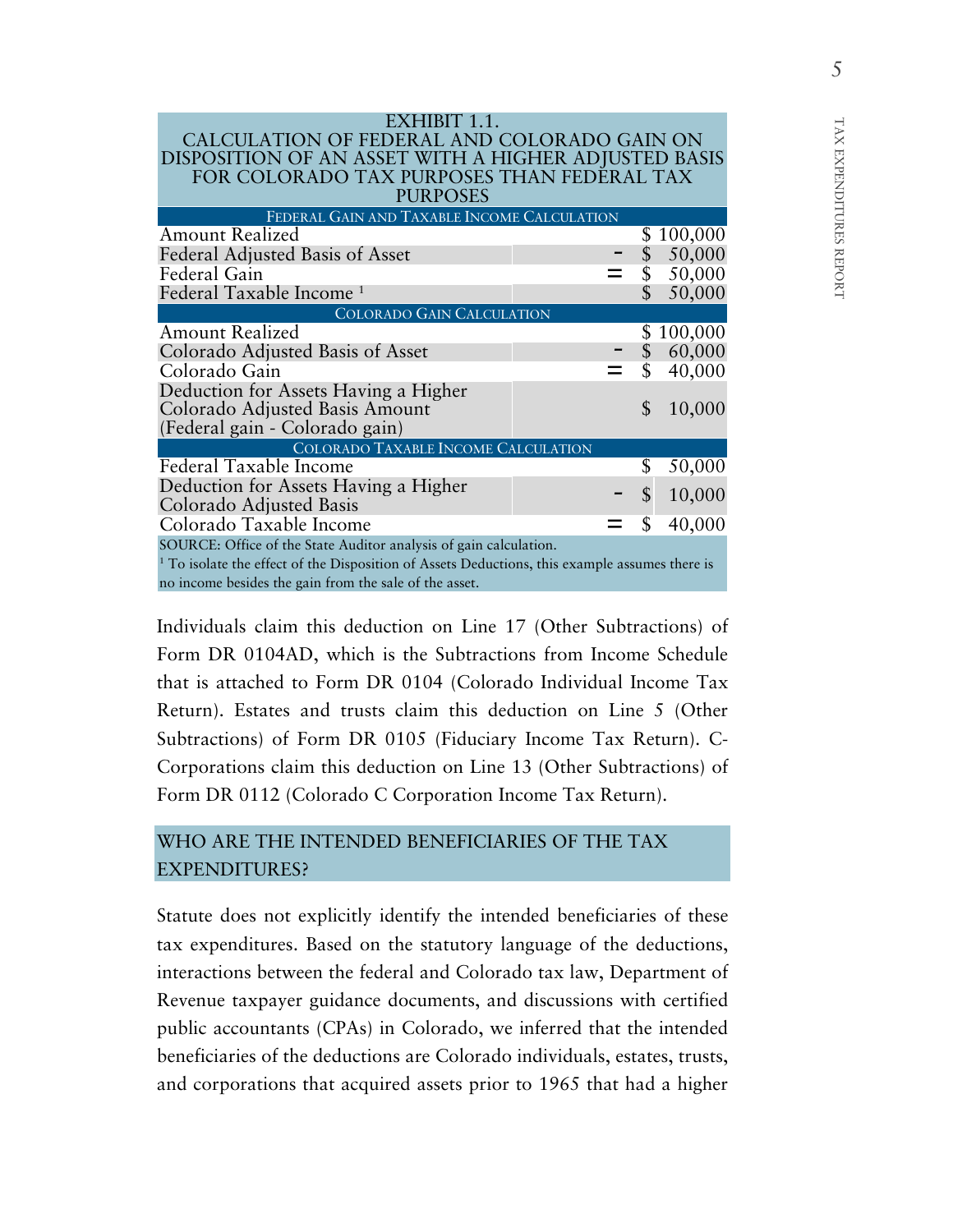Colorado adjusted basis than federal adjusted basis and that dispose of those assets in or after 1965.

#### WHAT IS THE PURPOSE OF THE TAX EXPENDITURES?

Statute does not explicitly state the purpose of these tax expenditures. Based on the language in statute [Sections 39-22-104(4)(b) and 39-22- 304(3)(c), C.R.S.], legislative history, and interactions between federal and Colorado tax law, we inferred that the purpose of the Disposition of Assets Deductions is to prevent taxpayers from having increased state taxable income due to Colorado's transition to using federal taxable income as the starting point for Colorado taxable income, when they sell or otherwise dispose of assets with a higher Colorado adjusted basis than federal adjusted basis. Specifically, because these deductions were created with the same legislation (House Bill 64-1003) that transitioned Colorado from calculating its own income tax base to using the federal income tax base as the starting point for determining Colorado taxable income, we inferred that these deductions are structural tax expenditures that were intended to reconcile the federal and state tax systems due to this transition.

## ARE THE TAX EXPENDITURES MEETING THEIR PURPOSE AND WHAT PERFORMANCE MEASURES WERE USED TO MAKE THIS DETERMINATION?

We found that the Disposition of Assets Deductions are meeting their purpose, but they appear to be rarely used.

Statute does not provide quantifiable performance measures for these deductions. Therefore, we created and applied the following performance measure to determine the extent to which the tax expenditures are meeting their purpose:

**PERFORMANCE MEASURE:** *To what extent are individuals, estates, trusts, and corporations using the Disposition of Assets Deductions to prevent increased Colorado taxable income when they sell or dispose of assets with a higher Colorado adjusted basis than federal adjusted basis?*

**RESULT:** Due to their age and qualification requirements, it appears that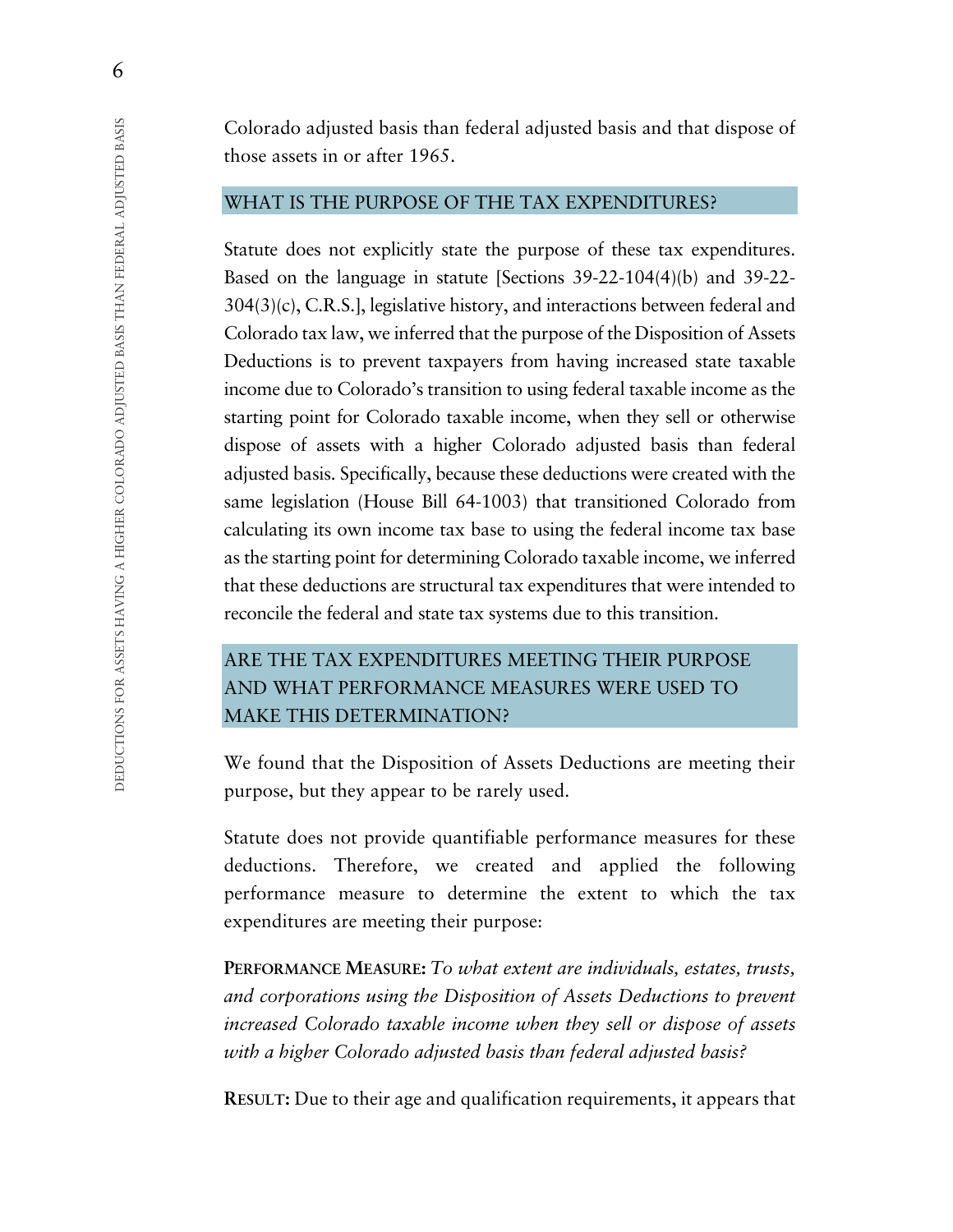the deductions are rarely used or not used at all. Although we were unable to determine whether anyone has claimed these deductions in recent years, we consulted with 30 CPAs practicing in Colorado, and only one CPA mentioned they had seen the deduction claimed once by an individual for a transaction related to real property.

Additionally, there appear to be few instances in which these deductions would continue to be applicable. Specifically, because 54 years have passed since 1965, it is likely that assets taxpayers acquired and depreciated before this time have already been disposed of or sold. Further, even assets that were acquired prior to 1965 and are still owned by businesses in 2019 would likely have been fully depreciated for state and federal tax purposes, meaning that the adjusted basis for both federal and state purposes would be \$0. In either case, the deductions would no longer apply because the assets would no longer have a higher adjusted basis for state tax purposes than for federal tax purposes.

Therefore, regarding current and future use, these deductions are potentially most applicable for the disposition of non-depreciable assets that are held for long periods, e.g., land. For this reason they could still serve their purpose for a small number of taxpayers. However, in order for the deductions to be necessary for a taxpayer, the state adjusted basis of these types of assets must be higher than the federal adjusted basis, and we were unable to identify any applicable tax provisions that would have given rise to a difference in state and federal adjusted basis of non-depreciable assets prior to 1965.

#### WHAT ARE THE ECONOMIC COSTS AND BENEFITS OF THE TAX EXPENDITURES?

Because there appear to be few circumstances under which the Disposition of Assets Deductions apply, we determined that they likely have little or no revenue impact to the State. Although we lacked data to confirm whether anyone has claimed the deductions in recent years, after consulting with several CPAs and the Department of Revenue, we determined that these deductions would rarely be used by taxpayers. Additionally, if there is a revenue impact, it would likely happen in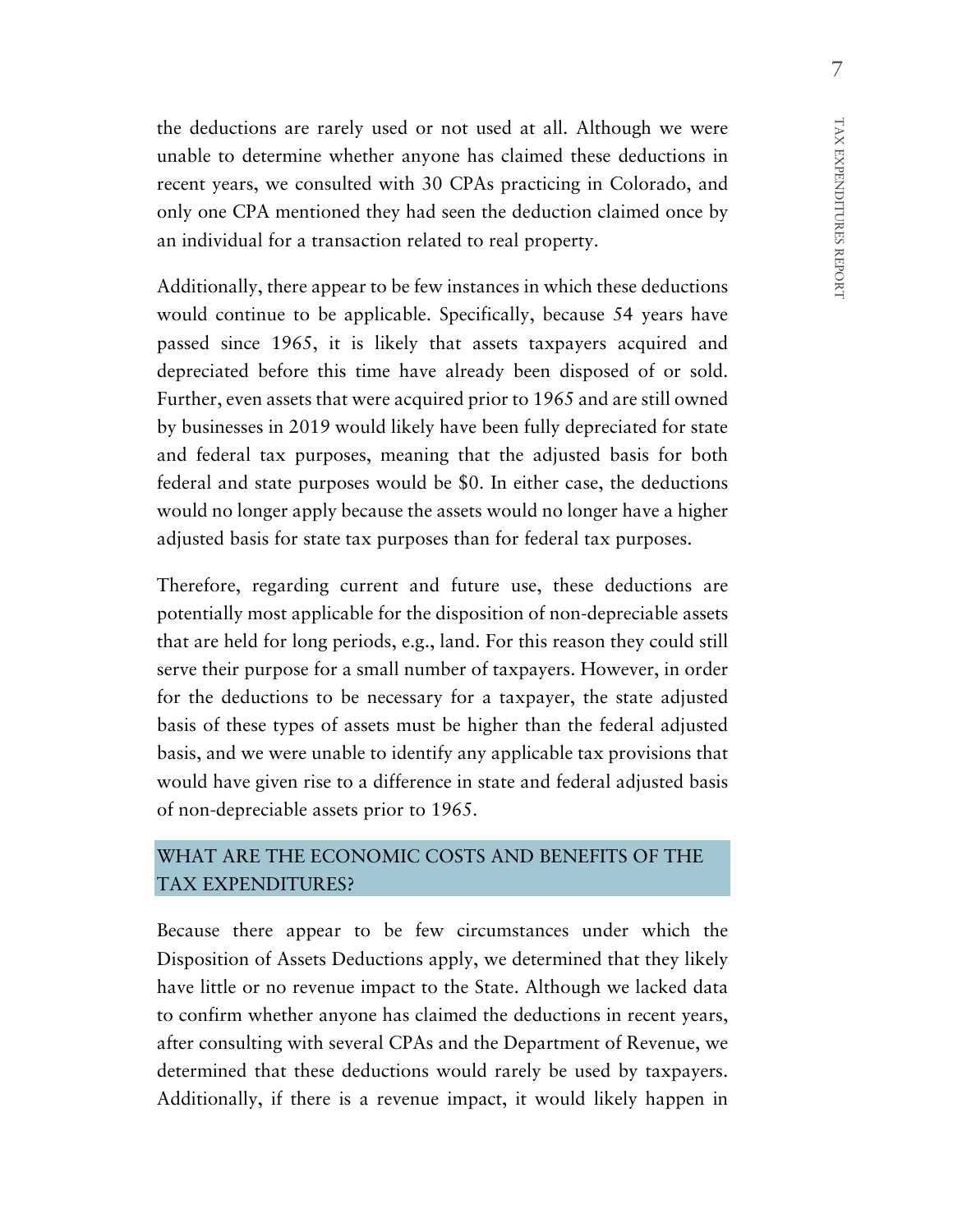isolated years in which a taxpayer disposed of an asset that they had held for a long period. Furthermore, the deductions only apply to the gain or loss resulting from the difference in Colorado and federal adjusted basis. Therefore, if there were a revenue impact, it would likely be minimal, since this impact of this difference would be limited.

## WHAT IMPACT WOULD ELIMINATING THE TAX EXPENDITURES HAVE ON BENEFICIARIES?

If the Disposition of Assets Deductions were eliminated, it would have minimal impact on beneficiaries. One CPA mentioned that it is a rarely used deduction, but if a rare instance occurred in which a taxpayer needed to use it, eliminating the deduction would result in the taxpayer having a higher Colorado taxable income and consequently a higher Colorado tax liability, as demonstrated in EXHIBIT 1.2.

| EXHIBIT 1.2.<br>CALCULATION OF COLORADO TAXABLE INCOME AND TAX<br>LIABILITY WITH AND WITHOUT THE DEDUCTIONS |                                                                    |        |                                                      |          |  |  |  |  |
|-------------------------------------------------------------------------------------------------------------|--------------------------------------------------------------------|--------|------------------------------------------------------|----------|--|--|--|--|
| <b>CALCULATION OF GAIN</b>                                                                                  |                                                                    |        |                                                      |          |  |  |  |  |
|                                                                                                             | FEDERAL                                                            |        | COLORADO                                             |          |  |  |  |  |
| <b>Amount Realized</b><br>(e.g., Sales Price)                                                               | \$                                                                 | 55,000 | \$                                                   | 55,000   |  |  |  |  |
| <b>Adjusted Basis of Asset</b>                                                                              |                                                                    | 50,000 |                                                      | \$52,000 |  |  |  |  |
| Gain                                                                                                        |                                                                    | 5,000  | \$                                                   | 3,000    |  |  |  |  |
| <b>State Deduction Allowed</b><br>(Federal Gain - Colorado Gain)                                            |                                                                    |        | $\mathcal{S}$                                        | 2,000    |  |  |  |  |
| <b>TAX CALCULATION</b>                                                                                      |                                                                    |        |                                                      |          |  |  |  |  |
|                                                                                                             | <b>COLORADO TAX</b><br><b>CALCULATION</b><br><b>WITH DEDUCTION</b> |        | <b>COLORADO TAX</b><br><b>CALCULATION</b><br>WITHOUT |          |  |  |  |  |
|                                                                                                             |                                                                    |        | <b>DEDUCTION</b>                                     |          |  |  |  |  |
| Federal Taxable Income <sup>1</sup>                                                                         |                                                                    | 5,000  | \$                                                   | 5,000    |  |  |  |  |
| Deduction                                                                                                   | -\$                                                                | 2,000  |                                                      |          |  |  |  |  |
| Colorado Taxable Income <sup>2</sup>                                                                        | $=$ \$                                                             | 3,000  | \$                                                   | 5,000    |  |  |  |  |

SOURCE: Office of the State Auditor analysis of state tax laws.

<sup>1</sup> For simplification purposes, this example assumes there was no other income or gains during the year.

 $2$  For simplification purposes, this example assumes no other adjustments are necessary.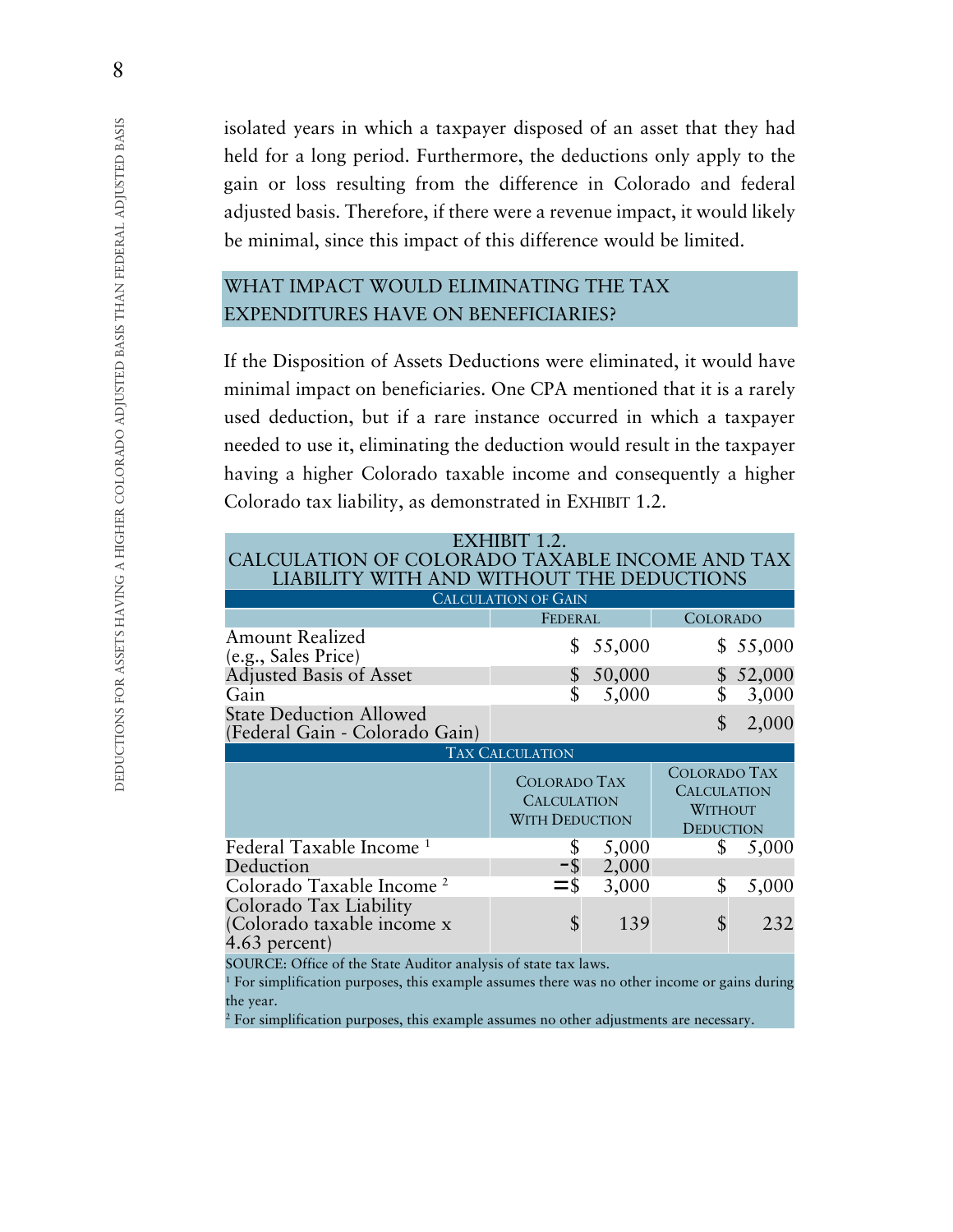#### ARE THERE SIMILAR TAX EXPENDITURES IN OTHER STATES OR THROUGH OTHER PROGRAMS?

We identified at least 10 other states with a similar deduction for individuals, estates, and trusts and 18 other states with a similar deduction for corporations. Deductions arising from the need to reconcile state and federal adjusted basis for income tax purposes are more common in states that have decoupled from federal laws that allow bonus depreciation, which generally allows businesses to reduce their tax liability by taking larger depreciation deductions earlier in an asset's useful life. When the federal government allows bonus depreciation to be taken on property and a state disallows bonus depreciation, the property's adjusted basis will be higher for state income tax purposes than federal income tax purposes.

We did not identify any other Colorado tax expenditures, federal tax provisions, or programs with a similar purpose.

## WHAT DATA CONSTRAINTS IMPACTED OUR ABILITY TO EVALUATE THE TAX EXPENDITURES?

The Department of Revenue was not able to provide us with data for the individuals, estates, trusts, or corporations that claimed the deductions. Individuals claim the deduction on Line 17 (Other Subtractions from Federal Taxable Income) of Form DR 0104AD . Estates and trusts claim the deduction on Line 5 (Other Subtractions) of Form DR 0105. Corporations claim the deduction on Line 13 (Other Subtractions) of Form DR 0112. The Other Subtractions lines of these forms include several other deductions, which cannot be disaggregated. In all cases, taxpayers are required to submit explanations for the deductions taken as Other Subtractions, but GenTax, the Department of Revenue's tax processing system, does not capture the explanations.

In order to accurately determine how many taxpayers took the deductions and their revenue impact, the Department of Revenue would have to create new reporting lines on its Forms DR 104AD, DR 0105, and DR 0112 and then capture and house the data collected on those